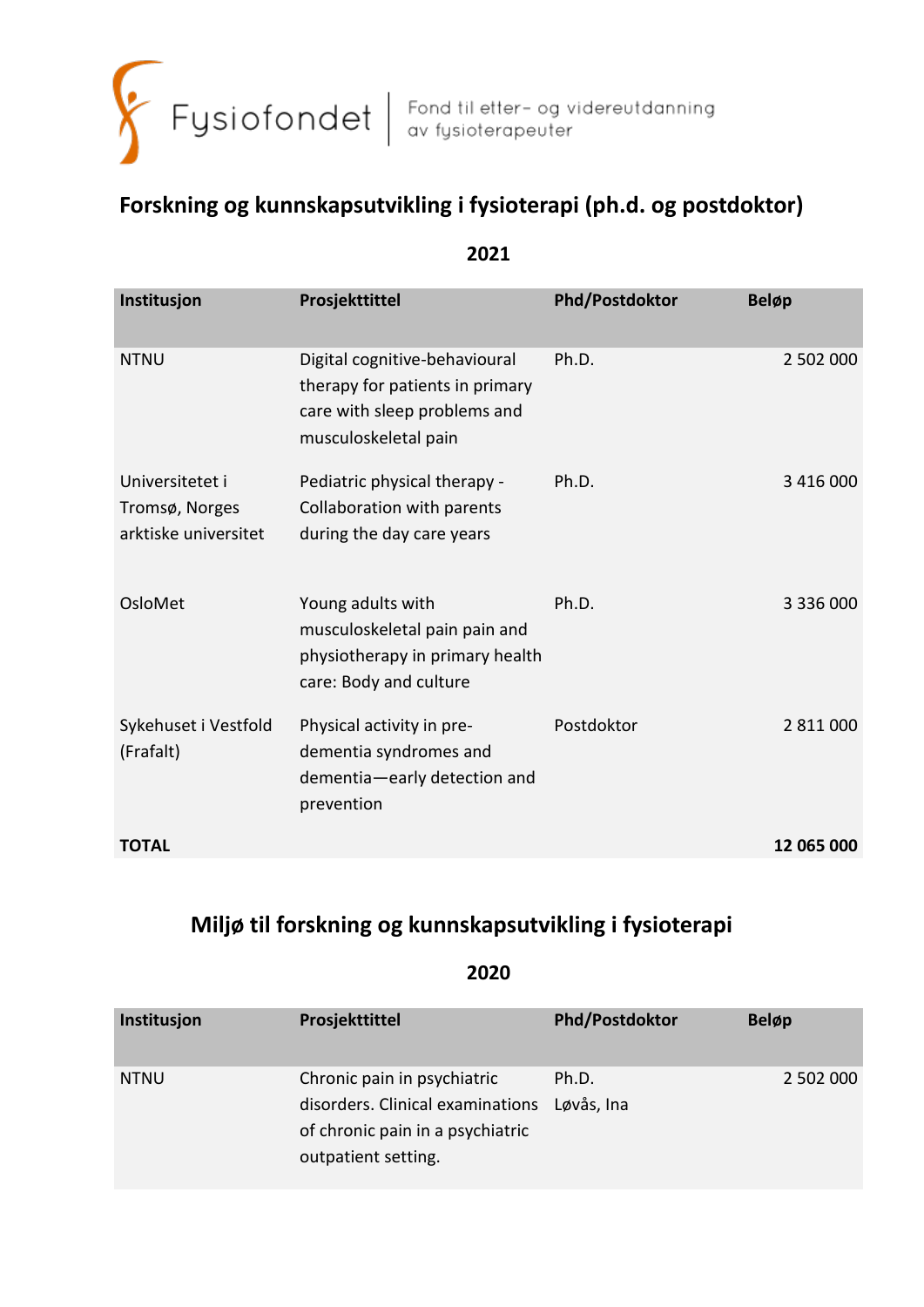

| Oslo<br>Universitetssykehus     | Subsymptomtrening ved<br>vedvarende post-commotio<br>symptomer $-$ en randomisert<br>kontrollert studie | Ph.D.                      | 3 336 000     |
|---------------------------------|---------------------------------------------------------------------------------------------------------|----------------------------|---------------|
| OsloMet                         | MUSKHEL-musculoskeletal<br>health literacy in adolescents                                               | Ph.D.                      | 3 3 6 1 0 0 0 |
| Akershus<br>universitetssykehus | Blodig alvor-behandling av<br>endometrioseplager                                                        | Ph.D.<br>Gabrielsen, Rakel | 3 336 000     |
| <b>TOTAL</b>                    |                                                                                                         |                            | 12 535 000    |

| Institusjon                                               | Prosjekttittel                                                                                                                                                   | <b>Phd/Postdoktor</b>              | <b>Beløp</b> |
|-----------------------------------------------------------|------------------------------------------------------------------------------------------------------------------------------------------------------------------|------------------------------------|--------------|
| OsloMet                                                   | Mobile Health technology<br>(mHealth), Exercise adherence<br>and optimal nutrition post<br>rehabilitation among people<br>with Parkinson's Disease<br>(mHEXANUT) | Jonassen Johnsen, Anne<br>(Ph.d.)  | 3 284 693    |
| Universitetet i Oslo                                      | Fysioterapiintervensjon for<br>pasienter med langvarige,<br>utbredte smerter                                                                                     | Grape, Hedda Eik<br>(Postdoktor)   | 3748000      |
| Universitetet i<br>Tromsø, Norges<br>arktiske universitet | Fysioterapi i<br>partnerskapsorientert<br>rehabiliteringsteam for<br>pasienter med ervervet<br>hjerneskade                                                       | Eliassen, Marianne<br>(Postdoktor) | 3748000      |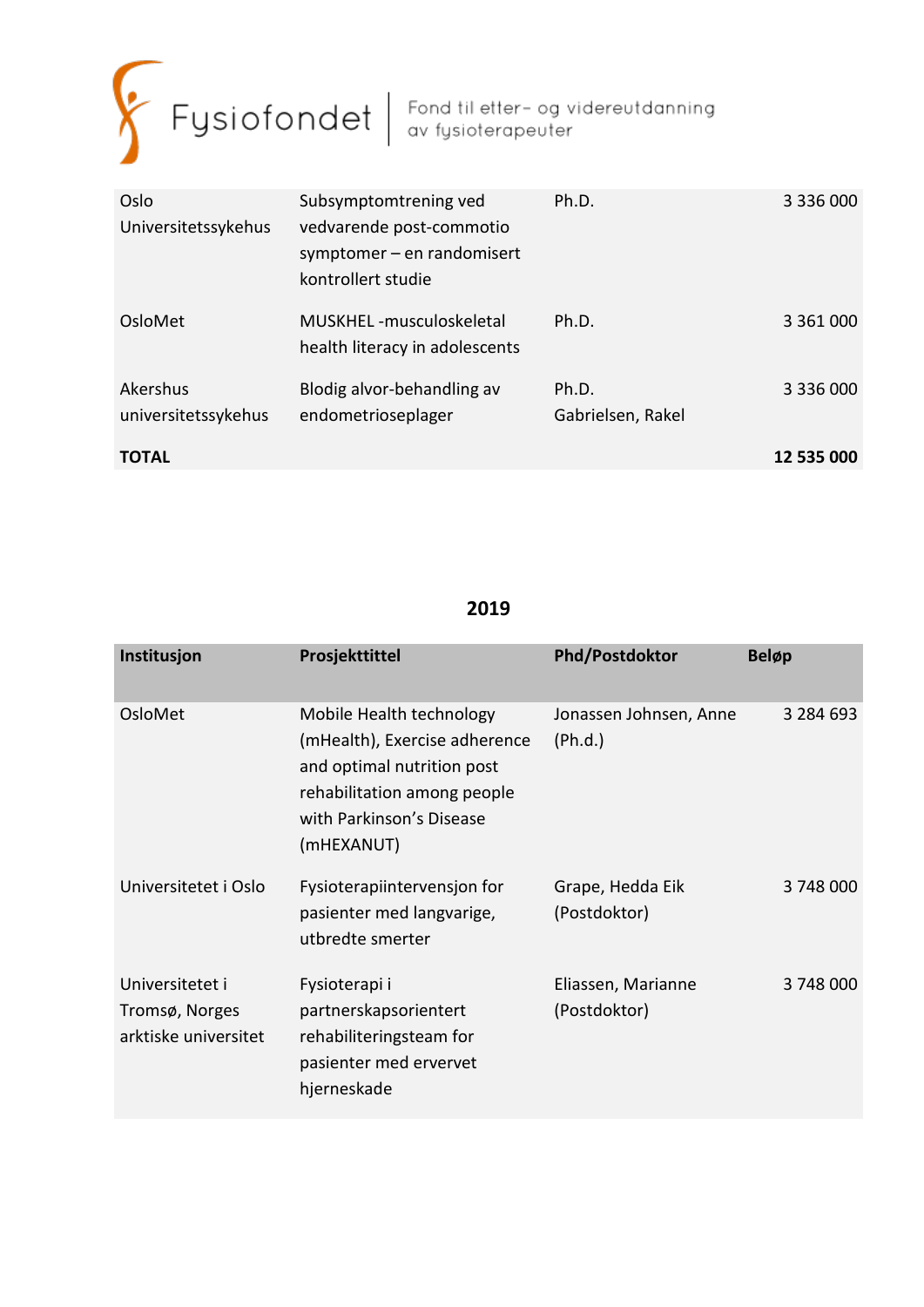

|              | Universitetet i Bergen Prevention and treatment of | Theodorsen, Nina | 3 498 960  |
|--------------|----------------------------------------------------|------------------|------------|
|              | Diastasis Rectus Abdominis                         | (Ph.d.)          |            |
|              | during pregnancy and the                           |                  |            |
|              | postpartum period                                  |                  |            |
| <b>TOTAL</b> |                                                    |                  | 14 279 653 |

| Institusjon  | Prosjekttittel                                                                                                                                                 | Ph.d/Postdoktor                           | <b>Beløp</b>  |
|--------------|----------------------------------------------------------------------------------------------------------------------------------------------------------------|-------------------------------------------|---------------|
| OsloMet      | Overvektsbehandling og<br>hverdagsliv - barns erfaringer                                                                                                       | (Ph.d)                                    | 2 502 000     |
| <b>NTNU</b>  | Fysisk funksjon og<br>sårbarhetsmarkører hos eldre i<br>Norge: HUNT4 70+                                                                                       | Kjerstin Næss Skjerve<br>$(\text{ph.d.})$ | 3 336 000     |
| <b>NTNU</b>  | Personalized physiotherapy<br>treatment for musculoskeletal<br>disorders (supportPRIM)                                                                         | Fredrik Granviken<br>(Ph.d)               | 3 3 3 6 0 0 0 |
| <b>NTNU</b>  | Evaluation of Sterk & amp;<br>Stødig: a group exercise<br>programme for preventing<br>functional decline and falls<br>among community dwelling<br>older adults | Arnhild Jenssen Nygård<br>(Ph.d)          | 3 336 000     |
| <b>TOTAL</b> |                                                                                                                                                                |                                           | 12 510 000    |

| 2017                 |                               |                       |              |  |
|----------------------|-------------------------------|-----------------------|--------------|--|
| Institusjon          | Prosjekttittel                | <b>Phd/Postdoktor</b> | <b>Beløp</b> |  |
|                      |                               |                       |              |  |
| Universitetet i      | Play as a Therapeutic Tool in | Ragnhild Barclay      | 3 748 000    |  |
| Tromsø, Norges       | Pediatric Physical Therapy    | Håkstad (Postdoktor)  |              |  |
| arktiske universitet |                               |                       |              |  |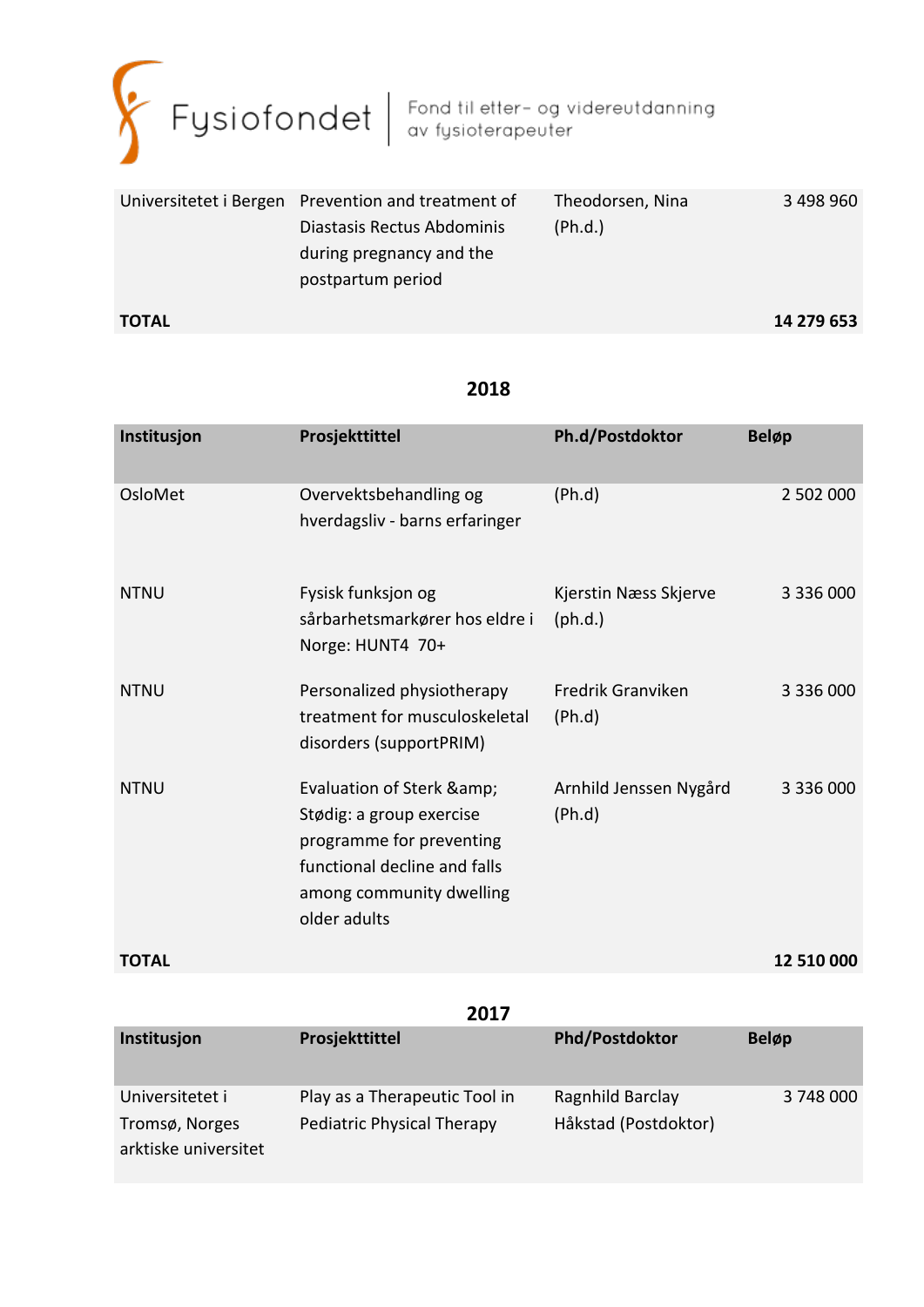

| Høgskolen i Oslo og<br>Akershus | Risk factors for persistent back<br>pain in emerging adults                                                                                                 | (Ph.d.)                              | 3 336 000     |
|---------------------------------|-------------------------------------------------------------------------------------------------------------------------------------------------------------|--------------------------------------|---------------|
| Høgskolen i Oslo og<br>Akershus | Better before – Better after:<br>Prehabilitation program for<br>older patients awaiting total hip<br>and knee replacement. A<br>randomised controlled trial | Odd-Einar Pedersen<br>Svinøy (Ph.d.) | 4 3 5 3 5 3 4 |
| <b>TOTAL</b>                    |                                                                                                                                                             |                                      | 11 437 534    |

| Institusjon                     | Prosjekttittel                                                                                                                                                               | <b>Phd/Postdoktor</b>   | <b>Beløp</b> |
|---------------------------------|------------------------------------------------------------------------------------------------------------------------------------------------------------------------------|-------------------------|--------------|
| Folkehelseinstituttet           | Relationship between Physical<br>Activity and Chronic Pain; the<br>role of Endogenous Pain<br>Inhibition and Pain Sensitivity                                                | (Ph.d.)                 | 2 502 000    |
| Høgskolen i Oslo og<br>Akershus | BACk pain in Elders (BACE). A<br>prospective cohort study of<br>older people visiting primary<br>care with a new episode of back<br>pain                                     | Vigdal, Ørjan (Ph.d.)   | 2 502 000    |
| Sykehuset i Vestfold            | Mobility in nursing home<br>$residents - a longitudinal study$<br>of the trajectory of mobility and<br>associations with dementia,<br>pain and neuropsychiatric<br>symptoms. | Sverdrup, Karen (Ph.d.) | 3 336 000    |
| Universitetet i Bergen          | <b>Patient Education and Basic</b><br>Body Awareness Therapy in Hip<br>Osteoarthritis: a Randomized                                                                          | Olsen, Aarid (Ph.d.)    | 2 502 000    |